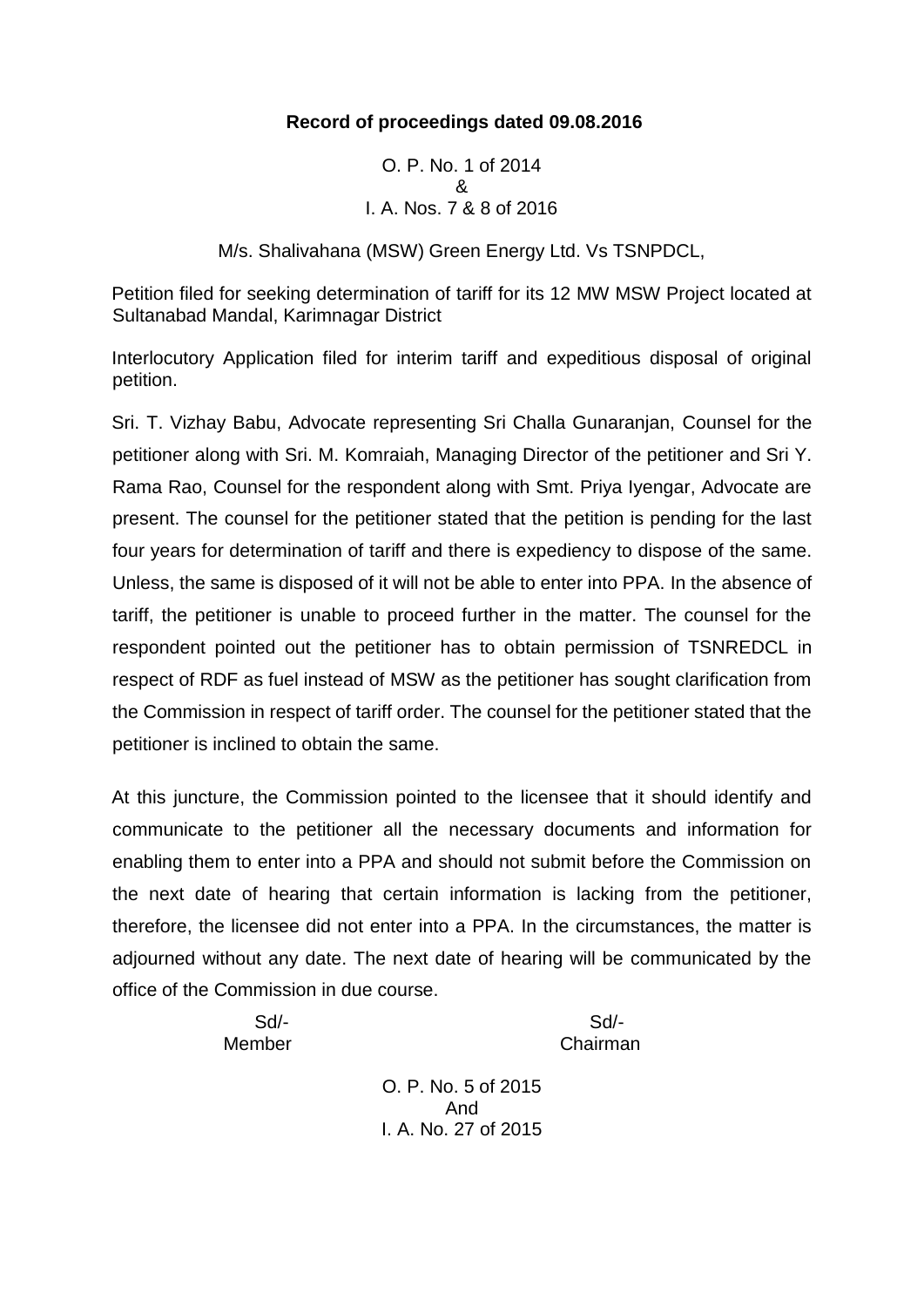#### M/s Knowledge Infrastructure Systems Pvt. Ltd., New Delhi & M/s Shalivahana (MSW) Green Energy Ltd. vs TSSPDCL, Chief General Manager, (Comml & RAC) & **TSPCC**

Petition filed u/s 86 (1) (f) of the Electricity Act, 2003 claiming certain amounts due Eon account of supply of electricity under short term purchase for the months January, February and March, 2013

Filed an I.A. seeking to amend the title in the petition.

Sri T. Vizhay Babu, Advocate representing Sri. Challa Gunaranjan counsel for the petitioner along with N. Kiran Kumar, Asst. General Manager of the petitioner No. 2 and Sri. Y. Rama Rao counsel for the respondent along with Smt. Priya Iyengar, Advocate are present. The counsel for the petitioner stated that the licensee has to place before the Commission the relevant information on the supply made by the 2nd petitioner. The counsel for the respondent stated that the concerned officer is ready with the information and would like to submit the same to the Commission. The officer made submissions on the factual aspects of the case more particularly the method of calculation of the energy pumped into the system including sale to power exchange. The counsel for the petitioner sought adjournment stating that he is not in a position to confirm or rebut the data submitted before the Commission and needs instructions from his client.

The Commission having heard the parties directed the counsel to file written submissions in the matter and the petitioner is also required to file its response to the calculations filed by the DISCOM. The Commission reserved its orders in the matter.

Sd/- Sd/-

Member Chairman

O. P. No. 6 of 2015 And I. A. No. 28 of 2015

M/s Rithwik Power Projects Limited vs TSNPDCL

Petition filed seeking directions to the Licensee for payment of tariff for the additional capacity of 1.5 MW at the rate being paid to existing 6 MW power plant.

Filed an I.A seeking to amend the title in the petition.

Sri T. Vizhay Babu, Advocate representing Sri. Challa Gunaranjan Counsel for the petitioner along with Sri N. Kiran Kumar, Asst. General Manager of the petitioner and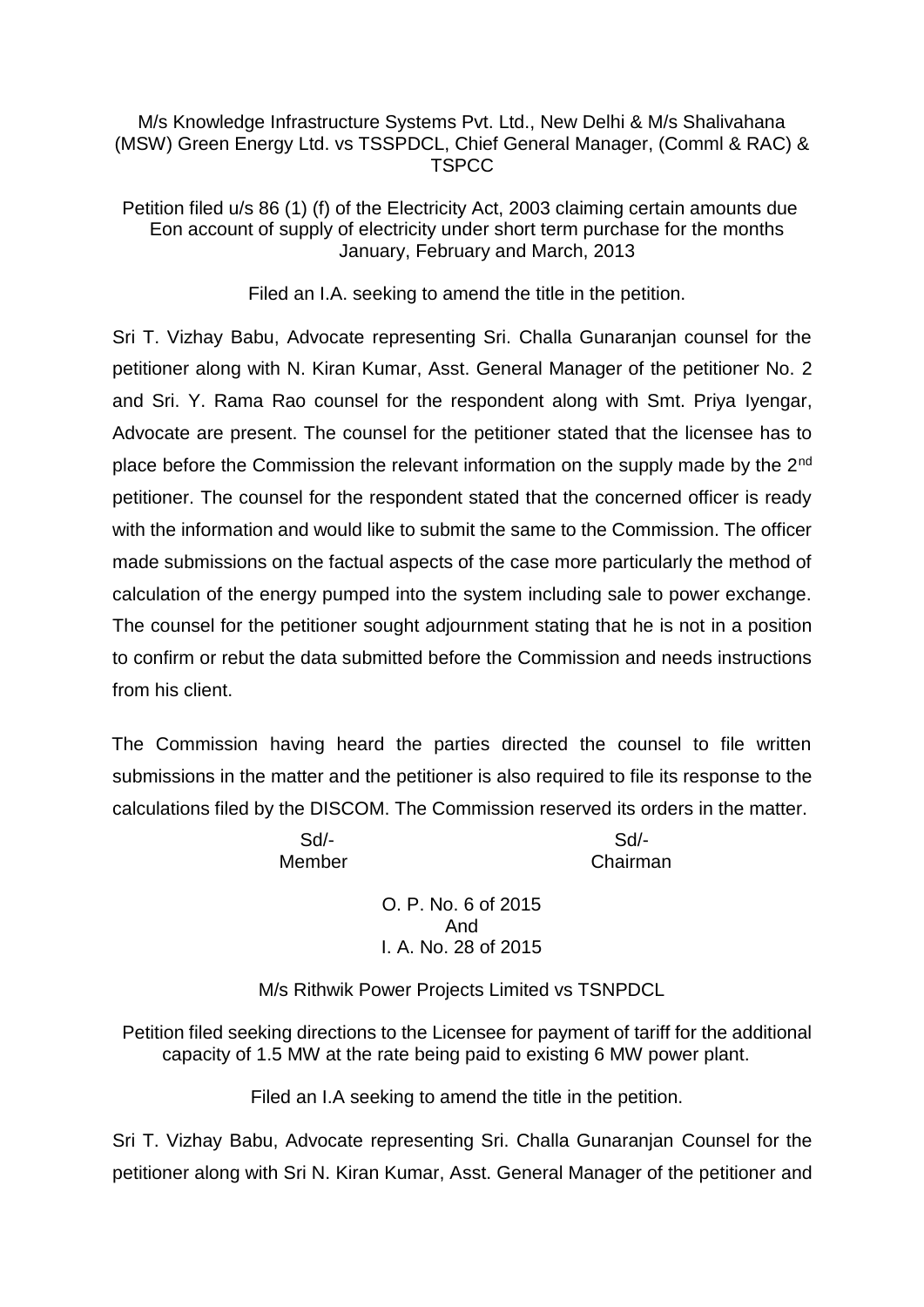Sri. Y. Rama Rao counsel for the respondent along with Smt. Priya Iyengar, Advocate are present. The counsel for the petitioner sought adjournment stating that he is unable to contact his client and take instructions in the matter and therefore the matter may be posted to any other date. The counsel for the respondent stated that the DISCOM is prepared to enter into agreement for the enhanced capacity, provided the petitioner comes forward with all the details.

The Commission directed the counsel for the petitioner to make it clear to the petitioner that the Commission will not grant further adjournment and the petitioner should proceed to enter into an agreement at the earliest by providing the necessary information. The matter is adjourned on the condition that the parties will report settlement of the case, but without any specific date. The next date of hearing will be communicated by the office of the Commission in due course.

Sd/- Sd/- Member Chairman

> O. P. No. 82 of 2015 And I. A. No. 32 of 2015

## M/s. Pragathi Group vs TSSPDCL, TSTRANSCO & TSSLDC (Proposed to be impleaded)

Petition seeking to question the action of levying wheeling and transmission charges by licensees along with other issues.

Petition in IA No. 31 of 2015 to implead TSSLDC

Sri. N. K. K. Venkat Consultant of the petitioner and Sri. Y. Rama Rao, Counsel for the respondent along with Smt. Priya Iyengar, Advocate are present. The consultant submitted detailed arguments relating to facts of the case with relevant dates and the claim for banking of energy. He also stated and explained in detail the provisions of Electricity Act, 2003, A. P. Re-organisation Act, 2014 as well as applicability of policy issued by the erstwhile Government of Andhra Pradesh in the year 2012. He has confirmed that the petitioner is not availing renewable energy certificate benefits. The counsel for the respondent while confirming the dates and events mentioned by the petitioner also stated about the delay at the hands of the petitioner. He also stated that there is no application for banking yet the licensee has chosen to accede to the prayer to the extent of four days as conceded by the officer of the licensee. In so far as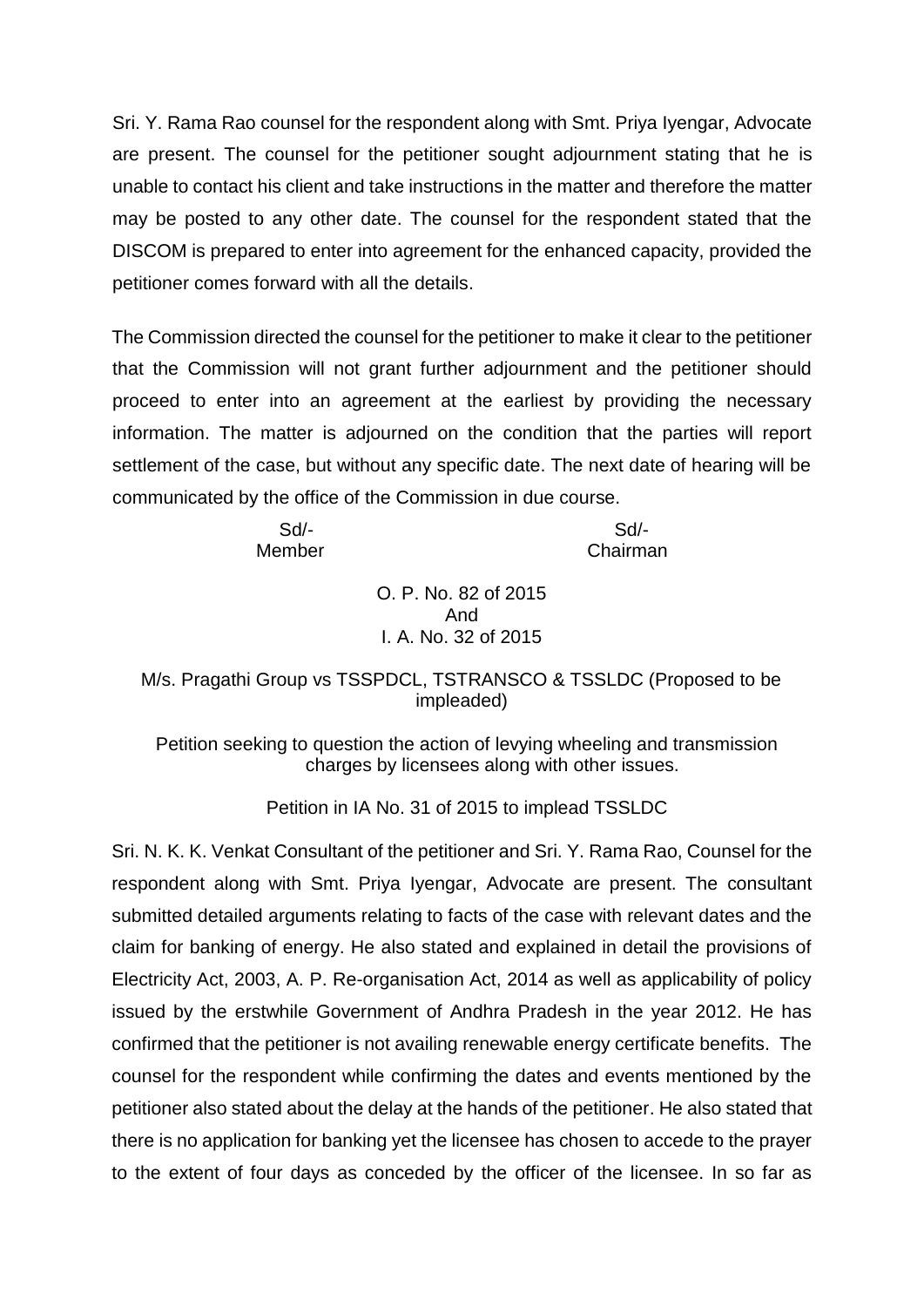applicability of the provisions or otherwise, he denied the submissions made by the petitioner.

The Commission required the petitioner to obtain information / data relating to the four days of energy pumped into the grid and place it before the Commission with a copy to the licensee. The matter is reserved for orders.

> Sd/- Sd/- Member **Chairman**

> > O. P. No. 88 of 2015

M/s. Exhibition Society Vs Nil

Application filed u/s 94 (1) (f) of the Electricity Act, 2003 seeking restoration of the original petition for exemption from license under Section 13 of Electricity Act, 2003

Sri. Srinivasa Rao. Putluri, Advocate representing Sri. O. Manohar Reddy, Counsel for the petitioner and Sri. Y. Rama Rao, Advocate for existing licensee along with Smt. Priya Iyengar, Advocate are present. The advocate representing the petitioner stated that the arguments were submitted by the counsel for petitioner. The Commission has to hear the arguments of counsel for the existing licensee assisting the Commission. The counsel for the existing licensee sought adjournment stating that he is not ready with the arguments.

The Commission required the counsel for the petitioner to make submissions on the principle of matching provisions in the Telangana Electricity Reforms Act, 1998 and Electricity Act, 2003. The matter is adjourned without any date. The next date of hearing will be communicated by the office of the Commission in due course.

 Sd/- Sd/- Member Chairman

## O. P. No. 89 of 2015

M/s Bhagyanagar India Limited vs Govt. of Telangana, TSSPDCL, TSTRANSCO and Officers

Petition filed questioning the action of the licensees in demanding payment of wheeling charges contrary to the tariff order dated 09.05.2014 of erstwhile APERC.

Sri. T. Vizhay Babu, Advocate representing Sri. Challa Gunaranjan counsel for the petitioner and Sri. Y. Rama Rao, Counsel for the respondents along with Smt. Priya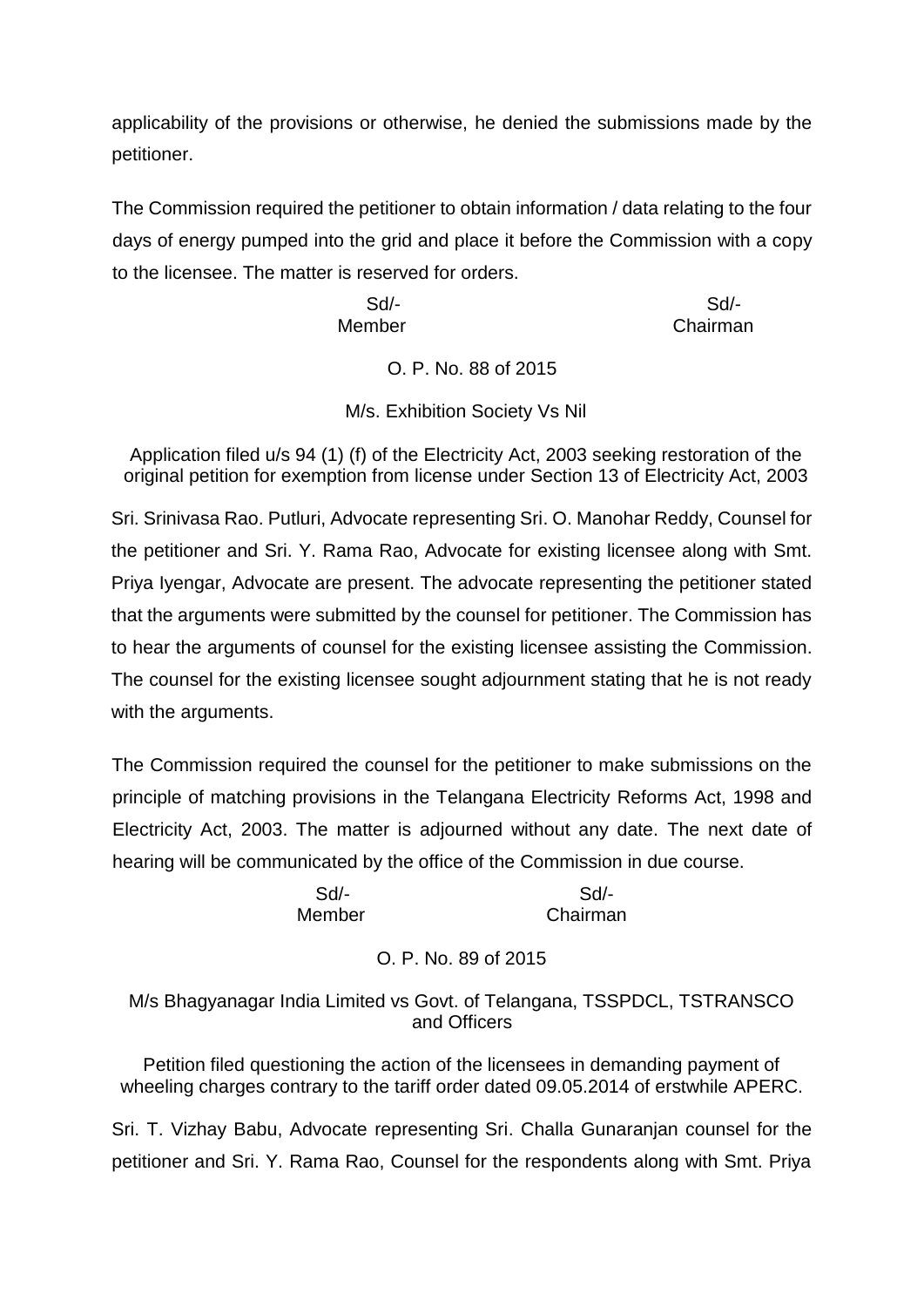Iyengar, Advocate are present. The counsel for the petitioner stated that the licensee has to report about refund made towards wheeling charges along with the details. The counsel for the respondents stated that in terms of the observation of the Commission in the earlier hearing, licensee has informed that it has already undertaken refund of the amount and the counsel for the petitioner has to confirm about the same.

The Commission has made it clear that this will be the last adjournment and there will be no more adjournments in the matter. The Commission will treat the matter as heard, if no submission about refund / adjustment made by the licensee is confirmed by the petitioner and it will pass appropriate orders. The matter is adjourned without any date. The next date of hearing will be communicated by the office of the Commission in due course.

Sd/- Sd/- Member Chairman

# O. P. No. 2 of 2016

M/s. Ultra Tech Cement Limited vs TSSPDCL, SE (O), RR South, SAO (o), RR South & DE (O), TSSPDCL

Petition filed questioning of the action of DISCOM in not implementing the order of CGRF as confirmed by Hon'ble High Court.

Sri. T. Vizhay Babu, Advocate representing Sri. Challa Gunaranjan, Counsel for the petitioner and Sri. Y. Rama Rao, Counsel for the respondents along with Smt. Priya Iyengar, Advocate are present. The counsel for the petitioner stated that the licensee has to report about the compliance of the order or the status of the appeal filed by Respondents against the order of the single judge rejecting the writ petition. According to the counsel the appeal is yet to be numbered and registered before the court as it is still in S.R. stage. The counsel for the respondents admitted the fact and stated that the respondents are taking steps to get the appeal registered and posted for hearing. Therefore, he is seeking adjournment of the matter.

The Commission observed that the licensee shall either comply with the order or report the status of the appeal clearly by the next date of hearing. The matter is adjourned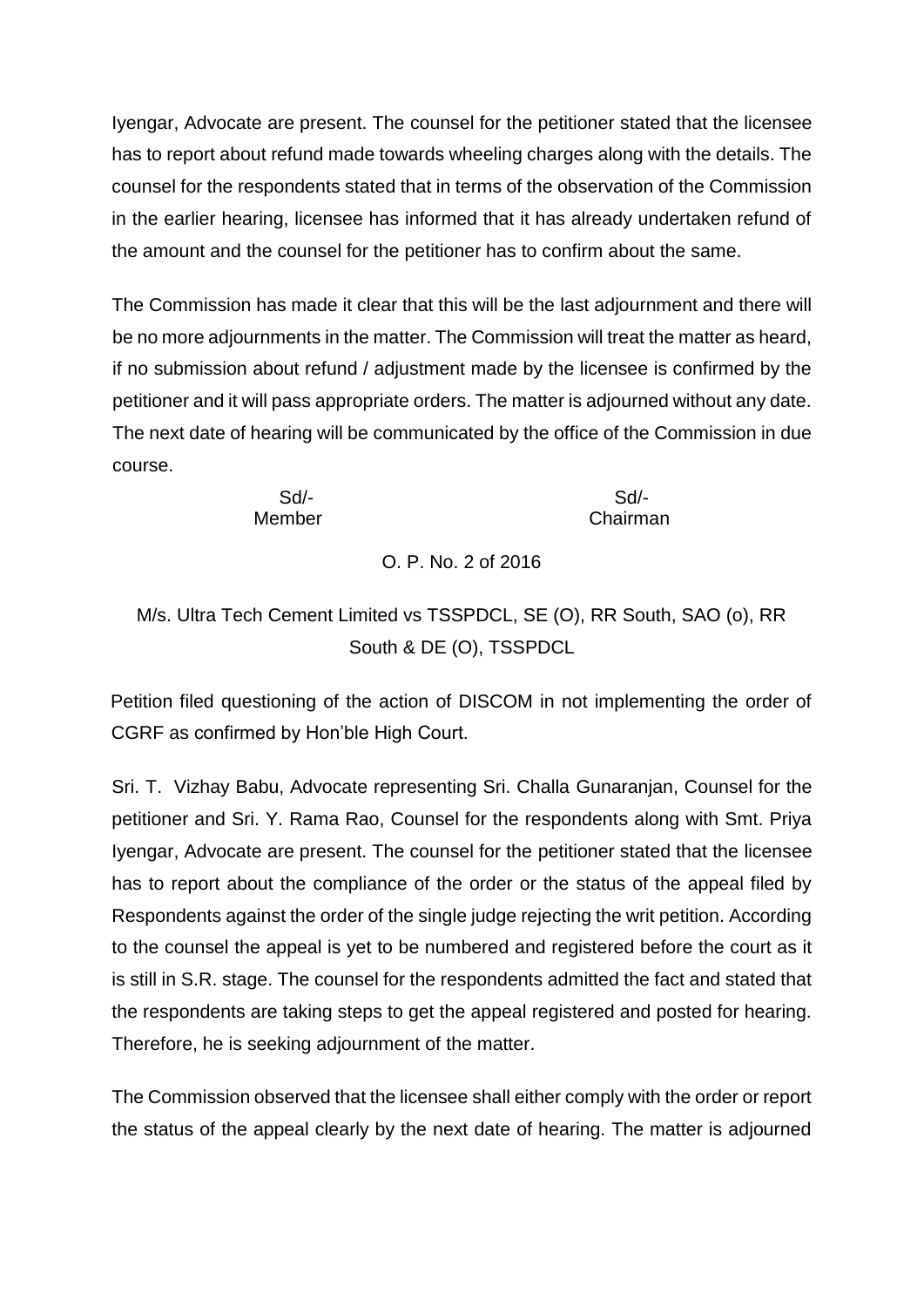without any date. The next date of hearing will be communicated by the office of the Commission in due course.

Sd/- Sd/-

Member Chairman

O. P. No. 14 of 2016

M/s. Ushakiron Movies vs TSSPDCL

Filed an application seeking extension of the renewal of the exemption from having distribution license as granted in by Order dated 18.05.2012 by erstwhile APERC.

Sri. G. Rama Krishna Reddy, Electrical Engineer representing the petitioner and Sri. Y. Rama Rao, Counsel for the respondent along with Smt. Priya Iyengar, Advocate are present. The representative of the petitioner stated that his counsel is out of station and therefore, the matter may be adjourned. He also informed that the additional submissions of the licensee have been received by him today. Therefore, he requires some time to study and instruct his advocate in the matter. The counsel for the respondents stated that the respondents have filed their submissions on the observation made by the Commission in the earlier hearing and ready to make submissions.

The Commission observed that the proposals made by licensee on the aspect of providing franchise to the bulk consumers has to be examined and it is also applicable to the other matter filed by M/s. Exhibition Society. In view of the filing of additional submissions, the matter is adjourned. The next date of hearing will be communicated by the office of the Commission in due course.

Sd/- Sd/- Member Chairman

O. P. No. 17 of 2016

Sri Allu Venkat Reddy vs TSTRANSCO

Filed an application seeking compensation for laying of towers and lines across his agricultural land u/s 67 (4) of the Electricity Act, 2003.

Sri. P. Chengal Reddy Counsel for the petitioner and Sri Y. Rama Rao, Counsel for the respondent along with Smt. Priya Iyengar, Advocate are present. The counsel for the petitioner made detailed submissions on various aspects of the petition. He sought orders in the matter of compensation for erecting towers and laying lines in respect of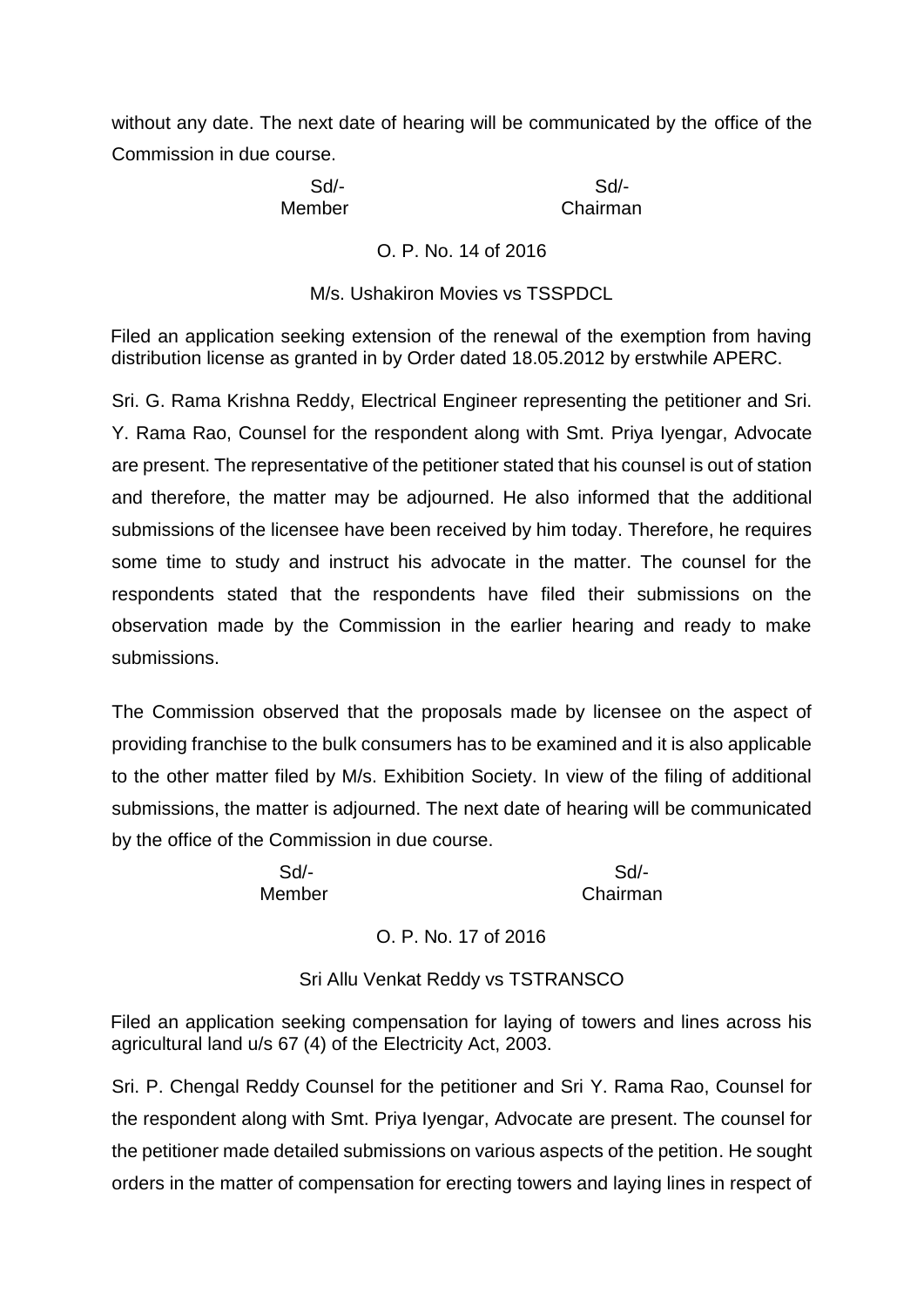transmission and distribution network by diminishing the value of the land. The counsel for the respondent made submissions by filing the counter-affidavit in the matter today, but he also stated certain aspects need examination in view of the submissions of the petitioner's counsel including the rules notified by the erstwhile Government of Andhra Pradesh, which are not in the position of the licensee. Therefore, he sought adjournment.

The Commission having heard the arguments of the counsel for the parties treated the matter as part-heard. The matter is adjourned without any date. The next date of hearing will be communicated by the office of the Commission in due course.

> Sd/- Sd/- Member Chairman O. P. No. 19 of 2016 and I. A. No. 12 of 2016

M/s. Yantra Green Power Private Ltd. Vs TSSPDCL

Petition filed for seeking exemption from wheeling charges as decided in O.P. No. 78 of 2015 for the control period 2015 in terms of the policy of the Government of Telangana State dated 01.06.2015.

Interlocutory Application filed for directing the respondent not to levy / collect wheeling charges from the petitioner company or its consumer during the pendency of the original petition.

Sri. P. Srinivasa Rao, Counsel for the petitioner and Sri. Y. Rama Rao, Counsel for the respondent along with Smt. Priya Iyengar, Advocate are present. The counsel for the petitioner stated that the licensee is levying wheeling charges contrary to the policy of the government and collecting the same from its consumer. Notice has already been sent to the respondent by the Commission. Therefore, he sought interim orders as prayed for. He also relied on an interim order passed by the Commission earlier in O. P. No. 14 of 2015 filed by M/s. Arhyama Solar Power Private Limited. A copy of the same is filed by him. The counsel for the respondent stated that the matter is coming up for the first time and the respondent requires some time to file a counter-affidavit in the matter.

The Commission viewed that the grant of interim order at this stage without hearing the licensee would amount to partly allowing the case. The matter is adjourned without